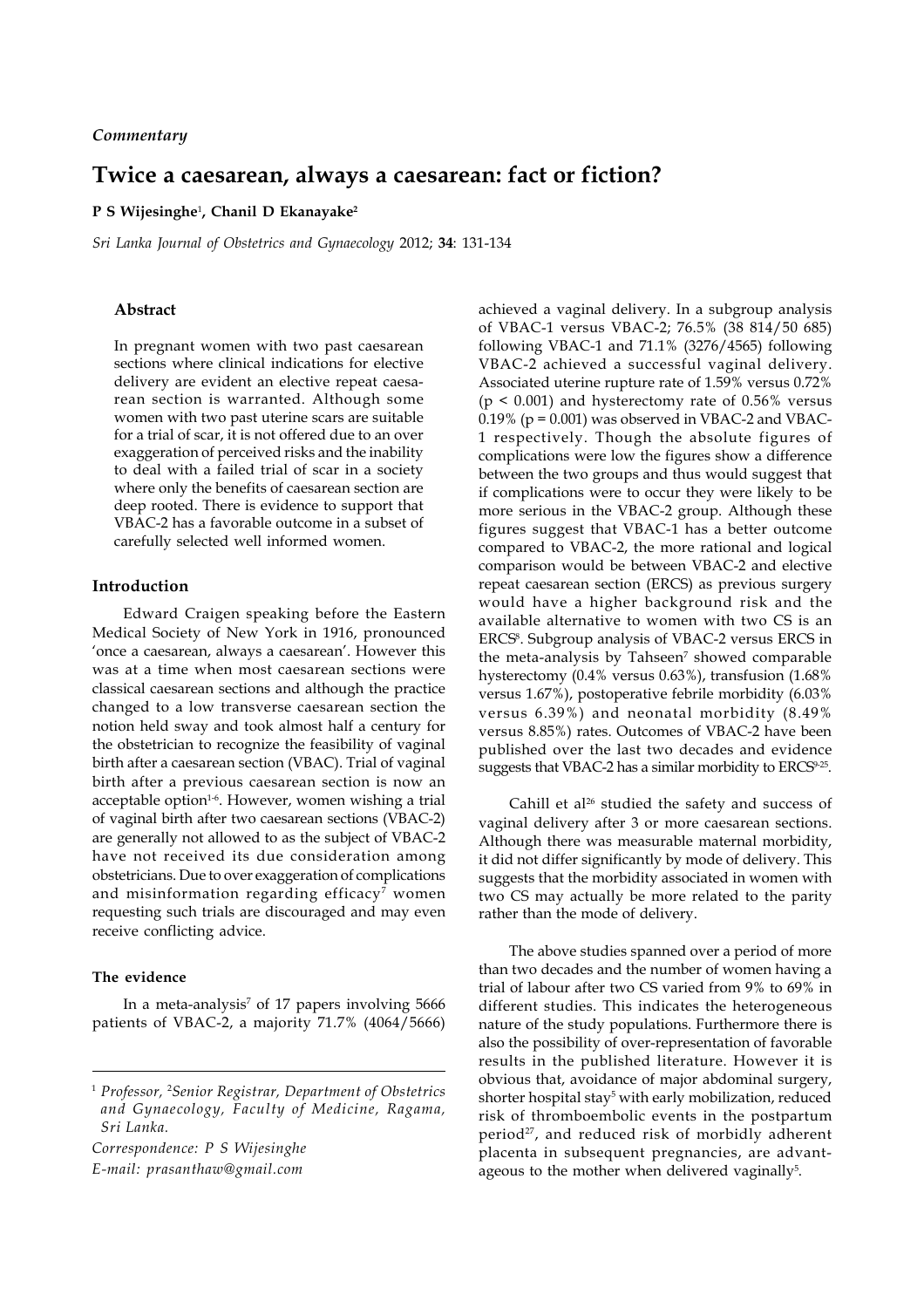The benefits to the newborn include lesser risk of respiratory problems as the incidence of persistent pulmonary hypertension was found to be almost fivefold higher in those delivered by caesarean section<sup>28</sup>. A large population based cohort study done in Norway showed that children delivered by caesarean section had a 52% increased risk of asthma compared with vaginally delivered children (adjusted hazard ratio [HR] = 1.52; 95% confidence interval [CI] = 1.42-1.62). A stronger association was observed in those delivered by elective CS compared to emergency CS with 59% (HR = 1.59;  $95\%$  CI = 1.44-1.75) and 42% (HR = 1.42; 95% CI = 1.25-1.61) risk respectively<sup>29</sup>. These findings may have important implications when obtaining consent prior to an elective caesarean section in future.

However a subgroup analysis of VBAC-2 versus ERCS revealed rates of perinatal death or asphyxial injury as 0.09% with VBAC-2 versus 0.01% with ERCS  $(P = 0.14)^7$ , although the difference may not reach statistical significance it may be clinically important. It must also be borne in mind that the data is about one to two decades old and hence the neonatal morbidity figures may not be representative of current practice given the considerable advances in neonatal care in recent years.

#### **The circumstances**

In some women with two previous scars an elective caesarean section is inevitable; these situations include a weak scar, a recurrent indication, an obstetric problem or a scenario where a safe vaginal delivery is not feasible. The strength of the scar would be of pivotal concern as it is related to the risk of uterine rupture. A weak scar may be due to an incision other than a low transverse incision such as an upper vertical, low vertical, inverted T or a J, which will render the uterus more prone to rupture<sup>6</sup>. In addition to this another factor which will affect the strength of the scar is the quality of its repair. Though one may suggest that the strength of the scar would be poorer in women with single layer closure there is no evidence to support this contention. In fact evidence from a retrospective study showed that there was no difference in the rate of uterine rupture in women who had a single layer closure as opposed to a double layer closure30. Recurrent indications such as contracted pelvis or uterine anomaly would render a vaginal delivery unsafe as would a patient with a medical complication which necessitates early delivery such as preeclampsia. In women with abnormal placentation the decision is obvious as vaginal delivery is not feasible.

Macones<sup>20,</sup> Phelan<sup>23</sup> and Hansell<sup>17</sup> noted better prospects for successful VBAC-2 in women with a previous vaginal birth, as for VBAC-1 where women who had a prior vaginal birth in addition to one prior caesarean delivery were more likely to have a successful VBAC attempt compared with women without a prior vaginal birth. Macones et al<sup>20</sup> also concluded that the majority of ruptures occurred in women either induced or augmented and in those who had not had a previous vaginal delivery. Thus it would seem reasonable to target VBAC-2 attempts in those with a previous vaginal delivery and avoid induction or augmentation to reduce the risk of rupture. The American College of Obstetricians and Gynecologists' recommendation too is that for women with two prior caesarean deliveries, only those with a prior vaginal delivery should be considered for a trial of scar<sup>5</sup>. Our personal experience too suggests that VBAC-2 in women with a history of previous vaginal delivery who go into spontaneous labour have a favorable maternal and fetal outcome. These women without an indication for an ERCS were carefully evaluated with regard to the quality of scar and cephalo-pelvic disproportion before embarking on a VBAC-2. Although febrile morbidity has significantly reduced after the advent of broad spectrum antibiotics<sup>7</sup>, concern regarding postoperative infectious morbidity continues to be a major concern as genital tract sepsis has become the leading cause of direct maternal death in the UK for the first time since these Confidential Enquiries into Maternal Deaths commenced in 195231. This is a cause for concern, particularly as it has occurred against a background of an overall decrease in maternal mortality.

#### **Sri Lankan setting**

Women with two previous caesarean sections almost always undergo an ERCS in the next pregnancy in most centres in Sri Lanka. One of the misconceived reasons is that sterilization is required after the third operative delivery. While the contention is obviously wrong, higher failure rate of postpartum sterilization, subsequent maternal regret and request for reversal are factors against this practice. This argument is conveniently forgotten when one or more previous babies are not living. Other instances are in women with two previous scars when presented with a late second trimester miscarriage or an intrauterine death where all measures including oxytocin and even prostaglandins are experimented with in order to achieve a vaginal birth.

There are unique problems in a developing country such as Sri Lanka as most caesarean sections are done by junior staff at varying levels of training with limited resources in an overburdened health care system. More often than not the degree of difficulty is not assessed which would result in immediate complications and implications for future pregnancies. The possibility of adhesions and morbidly adherent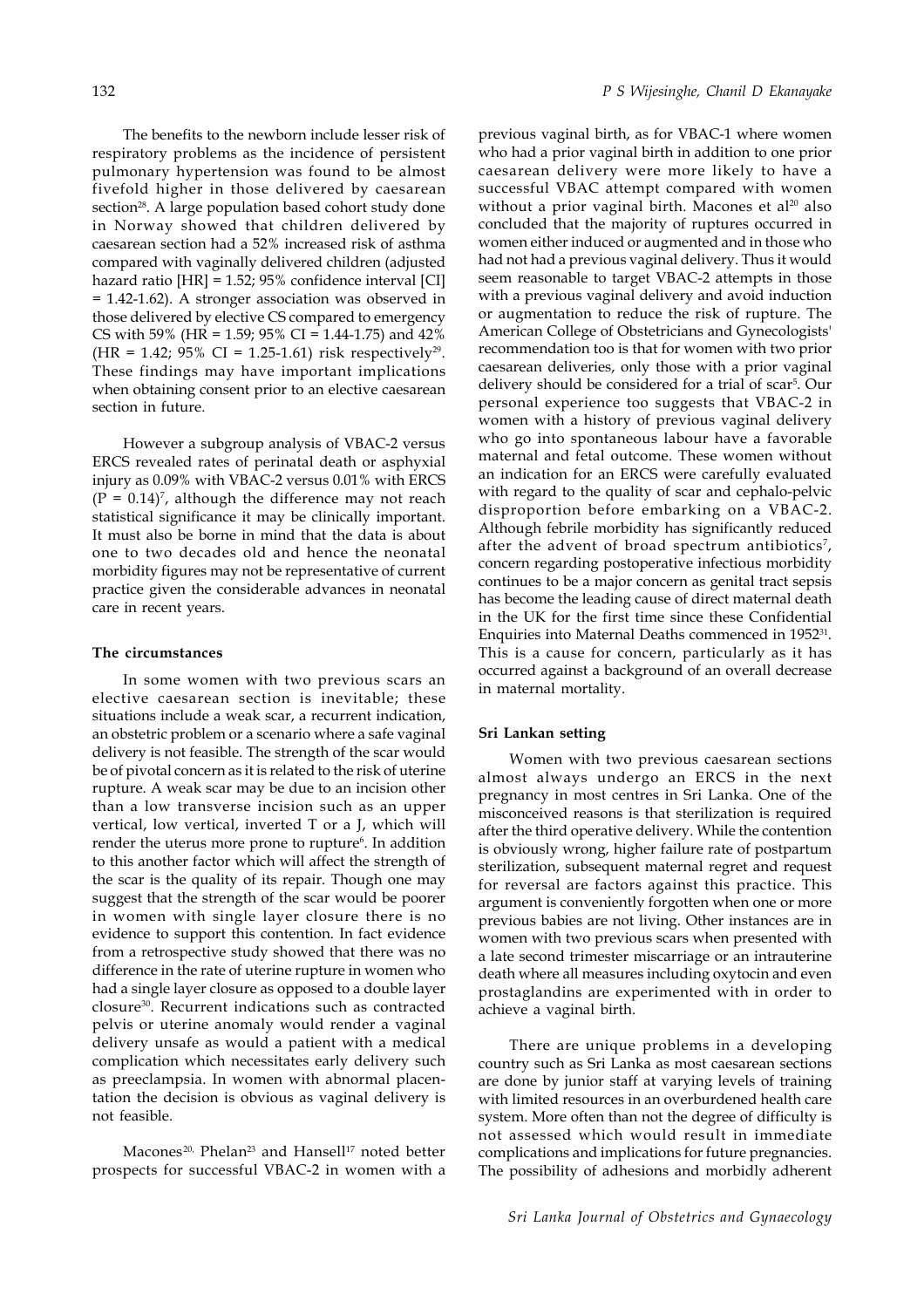placenta would render an elective repeat caesarean section more hazardous in such a setting due to higher blood loss, possibility of blood transfusion, visceral damage, wound infection necessitating multidisciplinary care, more intensive post operative monitoring, postoperative antibiotics and a longer hospital stay. With such a backdrop of potential problems one may question the safety of an ERCS.

The Society of Obstetricians and Gynaecologists of Canada recommends that informed consent with appropriate documentation should be an important part in the management of patients with previous caesarean sections4 . This is another area of concern as informed written consent is either taken for granted or improperly obtained. The reasons for this are that most patients are ignorant of their rights, lack of knowledge about relevant evidence among staff, and they are either too busy or not properly trained to obtain informed consent.

Vaginal birth after a previous caesarean section necessitates intensive monitoring of the labouring mother and the fetus<sup>6</sup>. This is an area of concern as health care resources are stretched and most units would be incapable of providing such care at all times. This is probably the perceived reason for ERCS in most units. Available evidence suggests that VBAC1 in Sri Lanka is almost as safe as a VBAC1 in a developed country<sup>32</sup>. This emphasizes the importance of clinical judgment and careful patient selection as it would compensate for the limitation in resources which will have a bearing on the safety of VBAC2 as well.

## **The challenges and limitations**

There are many obstacles to overcome when attempting VBAC-2. One main challenge is that there is no reliable prospective method to judge the quality of the scar which is the pivotal factor that determines the risk of uterine rupture. Therefore we are forced to review past notes to assess the type of uterine incision. However due to inadequate documentation this may be falsely reassuring. Assessment of the quality of the repair too suffers from the same insult. Continuous electronic fetal monitoring is recommended during a VBAC but this could be offset by careful patient selection and accurate clinical evaluation during labour. However whether this is practically feasible in our setting is debatable. Another dilemma arises when some women though favourable for a VBAC-2 do not go in to spontaneous labour6 . In a misinformed society where only the benefits of caesarean section are deep rooted it can be challenging to deal with a failed VBAC. Though measures are in place for emergency caesarean section it may be practically difficult to attend to category I/II caesarean sections in an under-resourced setting.

## **Conclusion**

In a pregnant woman with two past caesarean sections; a weak scar, a recurrent indication, an obstetric complication in the current pregnancy or a scenario where a safe vaginal delivery is not feasible an ERCS is indicated. It is now well established that a trial of scar is an acceptable safe option in women with one previous caesarean section. There is evidence to suggest that VBAC-2 has similar morbidity compared to elective repeat caesarean section. In a subset of carefully selected well informed pregnant women with two uterine scars a good outcome can be expected if a trial of scar is offered following spontaneous onset of labour. The available evidence suggests that those with a history of past vaginal delivery have an even better chance of a successful VBAC-2.

#### **References**

- 1. Rosen MG, Dickinson JC, Westhoff CL. Vaginal birth after caesarean: a meta-analysis of morbidity and mortality. *Obstet Gynecol* 1991; **77**(3): 465-70.
- 2. Flamm BL, Newman LA, Thomas SJ, Fallon D, Yoshida MM. Vaginal birth after cesarean delivery: results of a 5-year multicenter collaborative study. *Obstet Gynecol* 1990; **76**: 750-4.
- 3. Rossi CA, D'Addario V. Maternal morbidity following a trial of labour after caesarean section vs elective repeat caesarean delivert; a systematic review with meta-analysis. *Am J Obstet Gynecol* 2008; **199**(3): 224-31.
- 4. Society of Obstetricians and Gynaecologists of Canada (SOGC). SOGC clinical practice guidelines. Guidelines for vaginal birth after previous caesarean birth. Number 155 (Replaces guideline Number 147) *Int J Gynaecol Obstet* 2005; **89**(3): 19-31.
- 5. American College of Obstetricians and Gynaecologists Practice bulletin (July 2004) Vaginal birth after previous cesarean delivery clinical management guidelines for Obstetrician-Gynecologists No 54.
- 6. Royal College of Obstetricians and Gynaecologists. Green top guideline No. 45. (February 2007). Birth after previous caesarean birth.
- 7. Tahseen S, Griffiths M. Vaginal birth after two caesarean sections (VBAC-2) – a systematic review with meta-analysis of success rate and adverse outcomes of VBAC-2 versus VBAC-1 and repeat (third) caesarean sections. *BJOG* 2010; **117**(1):5-19.
- 8. Mesleh RA, Al Naim M, Krimly A. Pregnancy outcome of patients with previous four or more caesarean sections. *J Obstet Gynaecol* 2001; **21**(4): 355-7.
- 9. Asakura H, Myers SA. More than one previous caesarean delivery: a 5-year experience with 435 patients. *Obstet Gynecol* 1995; **85**(6): 924-9.